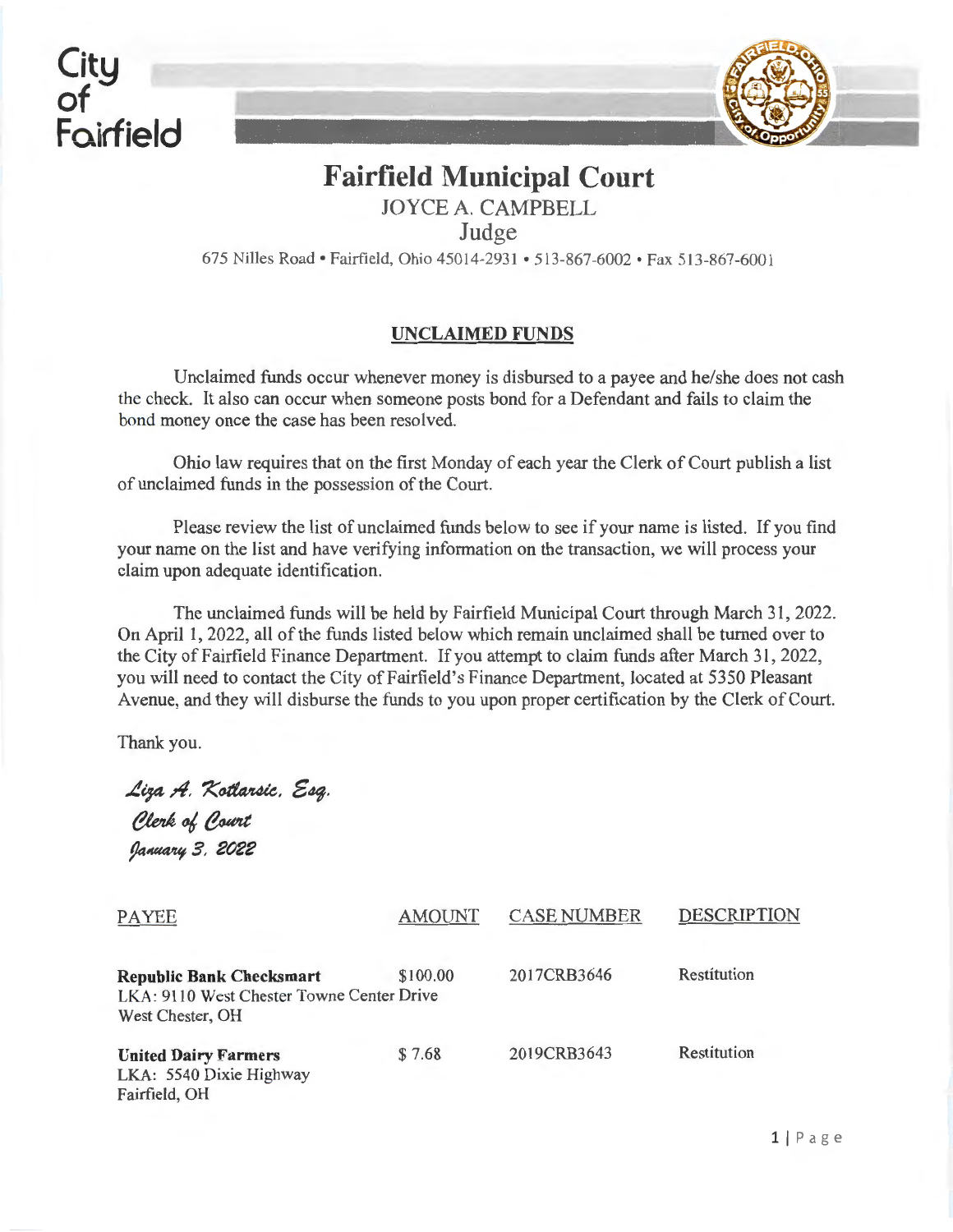| <b>PAYEE</b>                                                              | <b>AMOUNT</b> | <b>CASE NUMBER</b> | <b>DESCRIPTION</b> |
|---------------------------------------------------------------------------|---------------|--------------------|--------------------|
| <b>Janae Darlene Kimble</b><br>LKA: 612 Blackburn Ave<br>Fairfield, OH    | \$25.00       | 2018CRB4046        | Restitution        |
| Meijer's<br>LKA: 6325 S. Gilmore Rd<br>Fairfield, OH                      | \$133.88      | 2019CRB0899        | Restitution        |
| <b>United Dairy Farmer's</b><br>LKA: 5540 Dixie Hwy<br>Fairfield, OH      | \$4.58        | 2019CRB3676        | Restitution        |
| <b>Pizza Hut</b><br>LKA: 5245 Pleasant Avenue<br>Fairfield, OH            | \$2,057.37    | 2003CRA1869        | Restitution        |
| Meijer<br>LKA: 6325 S. Gilmore Rd<br>Fairfield, OH                        | \$281.81      | 2011CRB1817        | Restitution        |
| <b>United Dairy Farmers</b><br>LKA: 5237 Pleasant Avenue<br>Fairfield, OH | \$35.00       | 2016CRB2871        | Restitution        |
| <b>Metro PCS</b><br>LKA: 5405 Dixie Hwy<br>Fairfield, OH                  | \$100.00      | 2019CRB1337        | Restitution        |
| Meijer<br>LKA: 6325 S. Gilmore Rd<br>Fairfield, OH                        | 61.32<br>\$   | 2016CRB1557        | Restitution        |
| Meijer<br>LKA: 6325 S. Gilmore Rd<br>Fairfield, OH                        | \$20.00       | 2017CFtB3189       | Restitution        |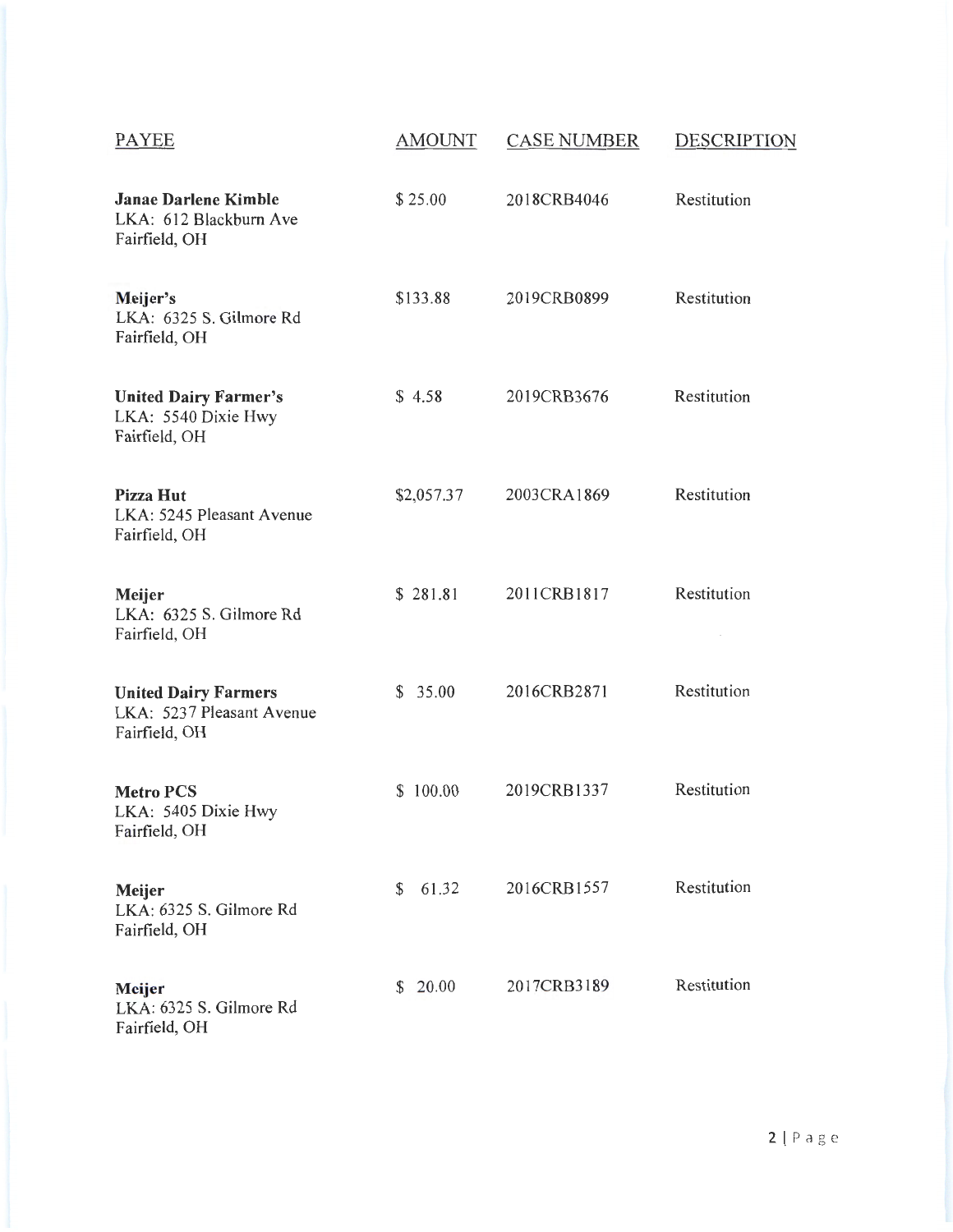| <b>PAYEE</b>                                                                 | <b>AMOUNT</b> | <b>CASE NUMBER</b> | <b>DESCRIPTION</b> |
|------------------------------------------------------------------------------|---------------|--------------------|--------------------|
| <b>Brian P. Church</b><br>LKA: 35 Buck Court<br>Fairfield, OH                | \$60.00       | 2010CRB2193        | Restitution        |
| <b>Brenda Claxton</b><br>LKA: 65 Woodsfield Court.<br>Fairfield, OH          | \$335.00      | 2011CVG0876        | Civil Judgment     |
| <b>Kristen Rogers</b><br>LKA: 2112 Elmo Ave.<br>Hamilton, OH                 | \$25.00       | 2020CRB1527        | Bond               |
| <b>Circle K</b><br>LKA: 6100 Dixie Highway<br>Fairfield, OH                  | \$<br>4.68    | 2015CRB1250        | Restitution        |
| Sebastian Rivera Vazquez<br>LKA: 4870 Hunt Road Apt 301<br>Cincinnati, OH    | \$25.00       | 2020CRB597         | Bond               |
| Kristen Sara Kuchera<br>LKA: 7950 Melody Rd<br>Dayton, OH                    | \$25.00       | 2018CRB209         | Bond               |
| Meijer<br>LKA: 6325 S. Gilmore Rd<br>Fairfield, OH                           | 50.00<br>\$.  | 2020CRB602         | Restitution        |
| <b>Daniel Rance Scott</b><br>LKA: 805 Hicks Blvd.<br>Fairfield, OH           | \$25.00       | 2017CRB4092        | Restitution        |
| <b>City National Bank</b><br>LKA: 555 South Flower Street<br>Los Angeles, CA | \$537.52      | 2017CRB3054        | Restitution        |
| <b>Citi Bank</b><br>LKA: P.O. Box 9001037<br>Louisville, KY                  | \$926.20      | 2017CRB3054        | Restitution        |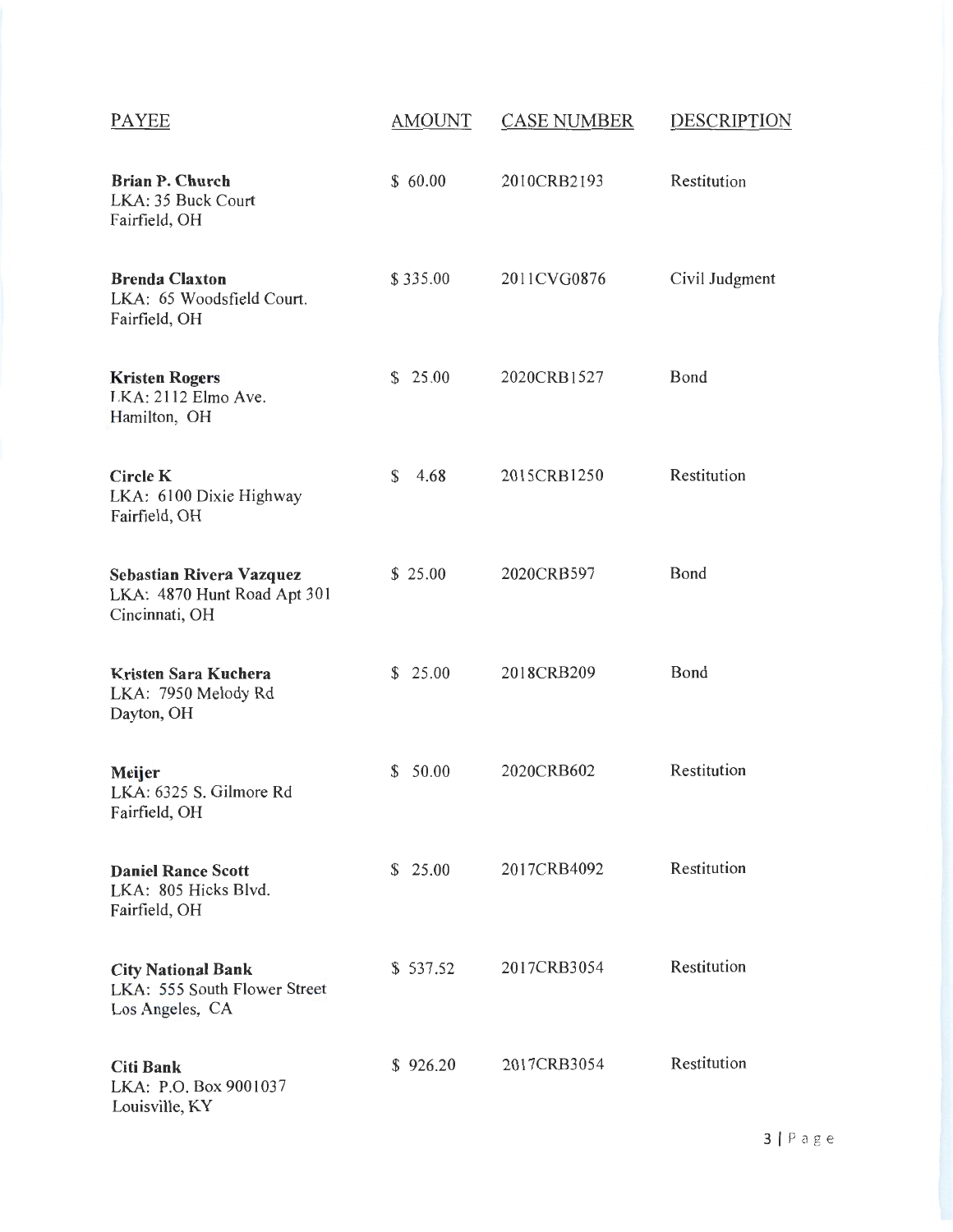| PAYEE                                                                           | <b>AMOUNT</b>           | <b>CASE NUMBER</b>                  | <b>DESCRIPTION</b> |
|---------------------------------------------------------------------------------|-------------------------|-------------------------------------|--------------------|
| <b>Mary Jane Davis</b><br>LKA: 5820 Milona Ct.<br>Fairfield, OH                 | 17.04<br>$\mathbb{S}^-$ | 2014CRB1688                         | Restitution        |
| Meijer<br>LKA: 6325 S. Gilmore Rd<br>Fairfield, OH                              | \$100.00                | 2018CRB3978                         | Restitution        |
| Meijer<br>LKA: 6325 S. Gilmore Rd<br>Fairfield, OH                              | \$50.00                 | 2020CRB602                          | Restitution        |
| <b>Woodspring Suites</b><br>LKA: 6725 Fairfield Business Drive<br>Fairfield, OH | 10.00<br>\$             | 2020CRB955                          | Restitution        |
| <b>Lamar Flagg</b><br>LKA: 902 Seton Ave.<br>Cincinnati, OH                     | 25.00<br>\$             | 2019CRB1531                         | Bond               |
| <b>Kaaliyah Marshall</b><br>LKA: 465 Marsh Dr.<br>Fairfield, OH                 | 20.00<br>\$             | 2017CRB03164                        | Restitution        |
| <b>Lawrence Hammock</b><br>No Address                                           | \$400.00                | 2005CRB0373<br><b>Jack Vanover</b>  | Bond               |
| <b>Cathie Holaday</b><br>No Address                                             | \$302.00                | 2005CRB1700<br>Sean Tunstall        | Bond               |
| <b>Aaron Joubert</b><br>No Address                                              | \$500.00                | 2006CRB1950<br>Jacques Joubert      | Bond               |
| <b>Connie Hobbs</b><br>No Acdress                                               | \$190.00                | 2006CRB2320<br>Meghan Cook          | Bond               |
| Vicki Chadwick<br>No Address                                                    | \$150.00                | 2006CRB2786<br><b>Boubou Sidibe</b> | Bond               |
| <b>Nadien Rentschler</b><br>No Address                                          | \$320.00                | 2006CRB3229<br>Pamela Rentschler    | Bond               |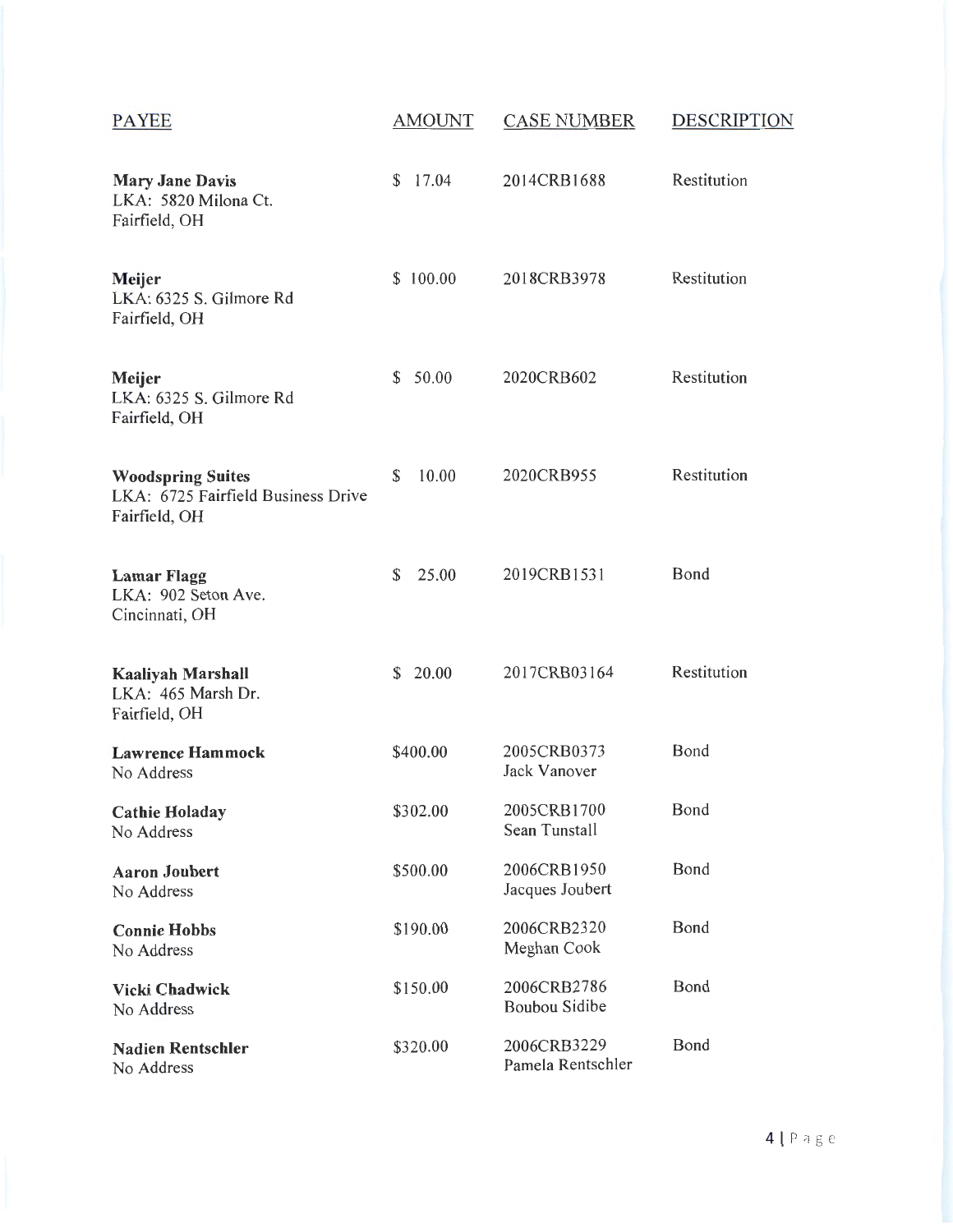| <b>PAYEE</b>                              | <b>AMOUNT</b> | <b>CASE NUMBER</b>                     | <b>DESCRIPTION</b> |
|-------------------------------------------|---------------|----------------------------------------|--------------------|
| <b>Margarette Desnoyers</b><br>No Address | \$100.00      | 2006CRB3644<br><b>Patrick Celestin</b> | Bond               |
| <b>Randall Long</b><br>No Address         | \$560.00      | 2006CRB4257<br>Mary Bowman             | Bond               |
| <b>Chris Garrison</b><br>No Address       | \$100.00      | 2008CRB0747<br>Sean Beltran            | Bond               |
| <b>Cristina Lopez</b><br>No Address       | \$500.00      | 2008CRB0776<br><b>Edward Guerrero</b>  | Bond               |
| <b>Robert Jones</b><br>Deceased           | \$288.00      | 2008CRB3303                            | <b>Bond</b>        |
| Roberta Jackson<br>No Address             | \$120.00      | 2012CRB0267<br><b>Chasity Smith</b>    | <b>Bond</b>        |
| David Gilligan<br>No Address              | \$25.00       | 2013CRB1238<br>Marcio Munguia          | Bond               |
| <b>Jodi Stitsinger</b><br>No Address      | \$25.00       | 2013CRB2727<br><b>Ronald Willis</b>    | Bond               |
| <b>Helen Pickrum</b><br>No Address        | \$25.00       | 2013CRB2734<br><b>Brandon Pickrum</b>  | Bond               |
| <b>Kara Bishop</b><br>No Address          | \$25.00       | 2013CRB2956<br>Chad Kerkhoff           | <b>Bond</b>        |
| <b>Kimberly Liddil</b><br>No Address      | \$25.00       | 2013CRB3150<br><b>Emily Goodin</b>     | Bond               |
| <b>Darrell Wyatt</b><br>Deceased          | \$25.00       | 2014CRB2027                            | Bond               |
| <b>Christa Stafford</b><br>No Address     | \$25.00       | 2014CRB2439<br>Dakota Berling          | <b>Bond</b>        |
| <b>Timothy G. Lysaght</b><br>No Address   | \$25.00       | 2014CRB2784<br>Courtney Maki           | <b>Bond</b>        |
| <b>Erin Hoskins</b><br>No Address         | \$25.00       | 2014CRB2811<br>Trevor Glynn            | <b>Bond</b>        |
| <b>Cheryl McKee</b><br>No Address         | \$25.00       | 2014CRB2887<br>Carrie McKee            | Bond               |